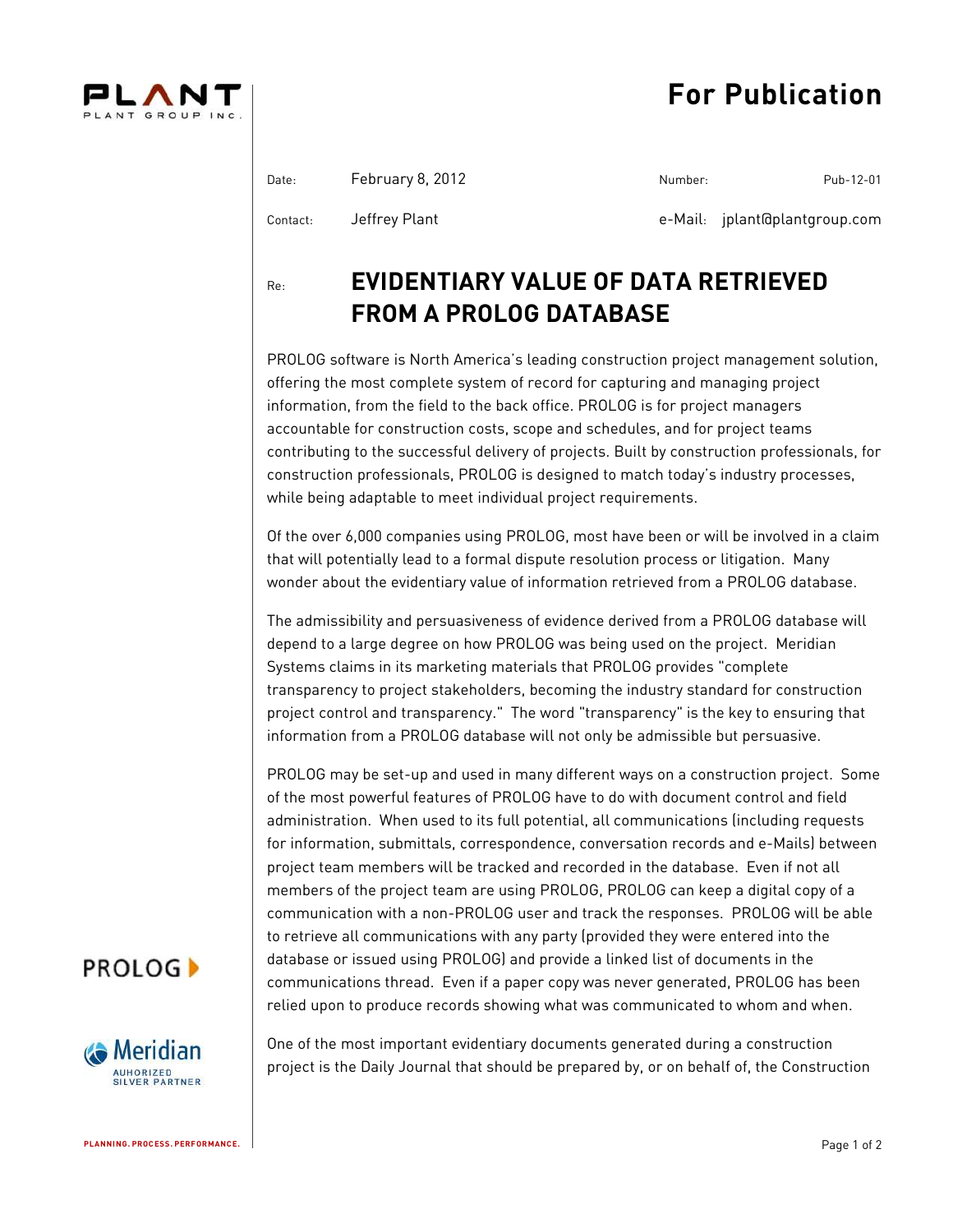

Superintendent or Construction Manager. Daily Journals can be set-up so that they include the digital signature of the individual responsible for preparing and issuing the report. This method may not have the same persuasiveness as a system where the form is printed and signed in ink and the document scanned back into the system. Both options are possible within the PROLOG environment.

PROLOG also tracks when reports are received and automatically generates reminder notices to the responsible party (usually the Superintendent) and to the Project Manager that the report is late. A number of interface options exist including excel templates and tablet computers (iPAD or Android-driven) that greatly simplify the field reporting process. PROLOG makes it very easy to attach scanned documents (like delivery slips) and construction photographs. The advantage of using PROLOG to prepare Daily Journals is that they are more likely to be prepared on a daily basis, with meaningful information included, than if they were prepared by hand. On many job sites, keeping hand-written Daily Journals up-to-date and with sufficient detail included is a burden for Superintendents and field personnel.

The first challenge is in getting good Daily reports from a job site - this requires a formal procedure and due diligence by the company (through the Project Manager usually) to ensure that the procedure is being followed. The second is ensuring that those reports will have evidentiary value in the event that a dispute arises. The most effective way to ensure evidentiary value is to share the Daily Journal with the client and key project team members on a timely basis. Once the document is issued outside of the immediate organization, it becomes virtually impossible to alter and can usually be relied upon in evidence.

Our experience with construction disputes has been that every time there has been a good electronic document management system in place, our clients have always settled. Preparing evidence when a powerful document management system such as PROLOG® is in place is a whole lot easier, more efficient and effective than when one needs to sift through thousands of paper documents.

In summary, using PROLOG to help manage your projects can be made as "bullet-proof" as you wish to ensure that the information has strong evidentiary value and an audit trail that can be legally verified.